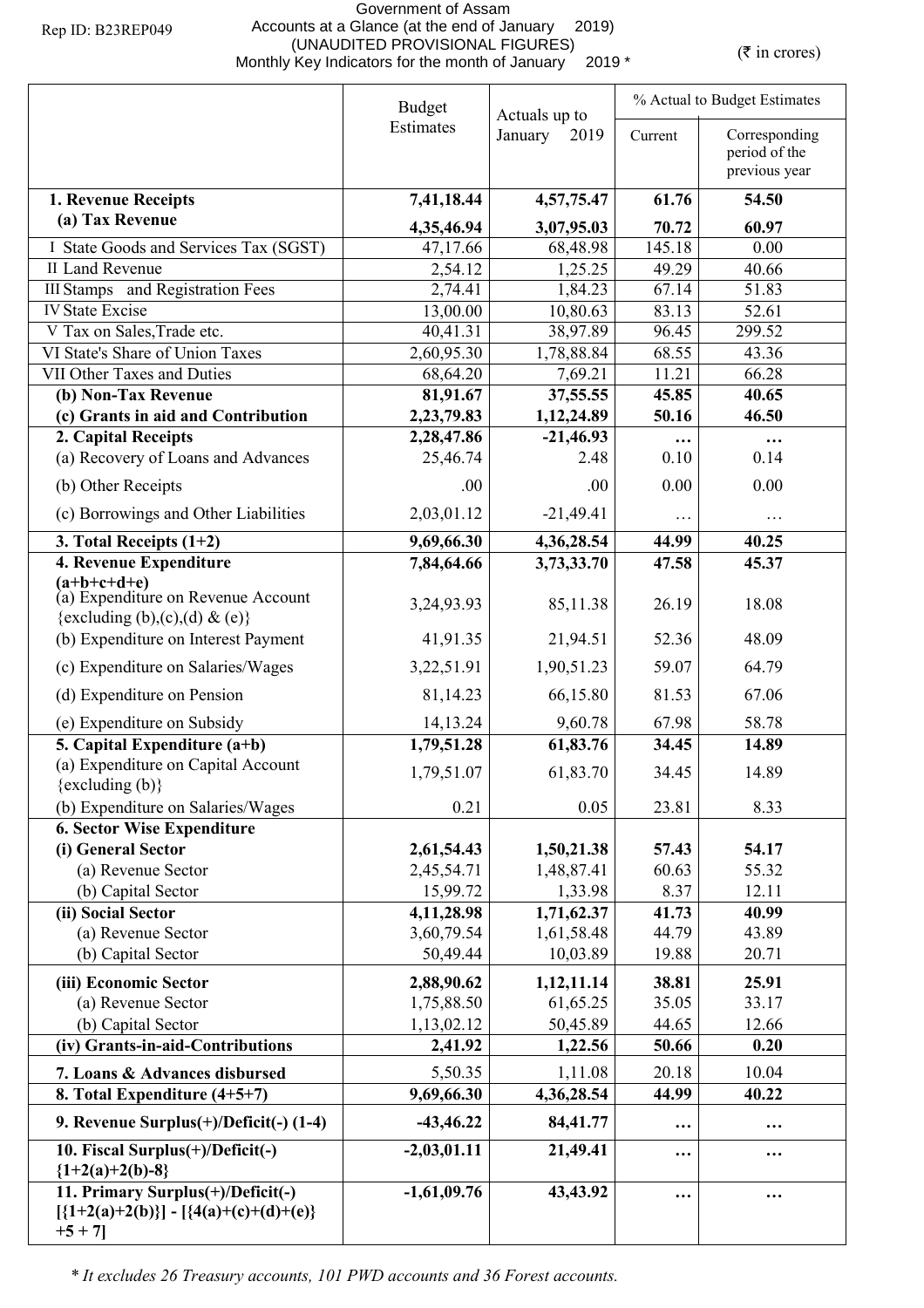| <b>Monthly Trend</b><br><b>REVENUE RECEIPTS</b> |                                          |             |                |               |  |  |
|-------------------------------------------------|------------------------------------------|-------------|----------------|---------------|--|--|
| (Refer to item                                  | of Monthly Accounts at a Glance)<br>1(a) |             |                |               |  |  |
| $($ ₹ in crore)                                 |                                          |             |                |               |  |  |
|                                                 |                                          | 2018-2019   |                | 2017-2018     |  |  |
| Mont                                            | <b>Monthly</b>                           | Progressive | <b>Monthly</b> | Progressive   |  |  |
| <b>APRIL</b>                                    | 29,87.46                                 | 29,87.46    | 10,86.22       | 10,86.22      |  |  |
| <b>MAY</b>                                      | 30,94.97                                 | 60,82.42    | 42,50.07       | 53, 36. 29    |  |  |
| <b>JUNE</b>                                     | 19,53.44                                 | 80,35.87    | 26,62.83       | 79,99.13      |  |  |
| <b>JULY</b>                                     | 25,92.82                                 | 1,06,28.69  | 17,84.45       | 97,83.58      |  |  |
| <b>AUGUST</b>                                   | 22,09.03                                 | 1,28,37.73  | 17,23.13       | 1,15,06.71    |  |  |
| <b>SEPTEMBER</b>                                | 22,88.33                                 | 1,51,26.05  | 34,80.58       | 1,49,87.29    |  |  |
| <b>OCTOBER</b>                                  | 33,01.46                                 | 1,84,27.52  | 33,21.54       | 1,83,08.83    |  |  |
| <b>NOVEMBER</b>                                 | 59,32.70                                 | 2,43,60.22  | 27,10.16       | 2,10,18.99    |  |  |
| <b>DECEMBER</b>                                 | 22,46.49                                 | 2,66,06.71  | 26,24.40       | 2,36,43.39    |  |  |
| <b>JANUARY</b>                                  | 41,88.32                                 | 3,07,95.03  | 20,16.61       | 2,56,60.00    |  |  |
| <b>FEBRUARY</b>                                 |                                          |             | 23,32.29       | 2,79,92.28    |  |  |
| MARCH (Pre)                                     |                                          |             | 52,73.13       | 3, 32, 65. 41 |  |  |

| <b>Monthly Trend</b><br><b>REVENUE RECEIPTS</b>         |                                          |             |                |             |  |
|---------------------------------------------------------|------------------------------------------|-------------|----------------|-------------|--|
| (Refer to item                                          | of Monthly Accounts at a Glance)<br>1(b) |             |                |             |  |
| $(5 \text{ in } \text{core})$<br>2018-2019<br>2017-2018 |                                          |             |                |             |  |
| Mont                                                    | <b>Monthly</b>                           | Progressive | <b>Monthly</b> | Progressive |  |
| <b>APRIL</b>                                            | 5,80.82                                  | 5,80.82     | 1,92.25        | 1,92.25     |  |
| <b>MAY</b>                                              | 4,19.29                                  | 10,00.12    | 2,05.65        | 3,97.90     |  |
| <b>JUNE</b>                                             | 2,85.63                                  | 12,85.75    | 2,29.26        | 6,27.16     |  |
| <b>JULY</b>                                             | 70.13                                    | 13,55.88    | 1,78.15        | 8,05.31     |  |
| <b>AUGUST</b>                                           | 1,71.42                                  | 15,27.30    | 3,38.46        | 11,43.77    |  |
| <b>SEPTEMBER</b>                                        | 2,98.31                                  | 18,25.61    | 1,02.44        | 12,46.21    |  |
| <b>OCTOBER</b>                                          | 1,71.03                                  | 19,96.64    | 3,03.37        | 15,49.58    |  |
| <b>NOVEMBER</b>                                         | 11,57.38                                 | 31,54.02    | 2,18.01        | 17,67.60    |  |
| <b>DECEMBER</b>                                         | 2,07.27                                  | 33,61.29    | 3,36.37        | 21,03.97    |  |
| <b>JANUARY</b>                                          | 3,94.26                                  | 37,55.55    | 9,30.21        | 30,34.18    |  |
| <b>FEBRUARY</b>                                         |                                          |             | 2,53.83        | 32,88.02    |  |
| MARCH (Pre)                                             |                                          |             | 7,83.77        | 40,71.78    |  |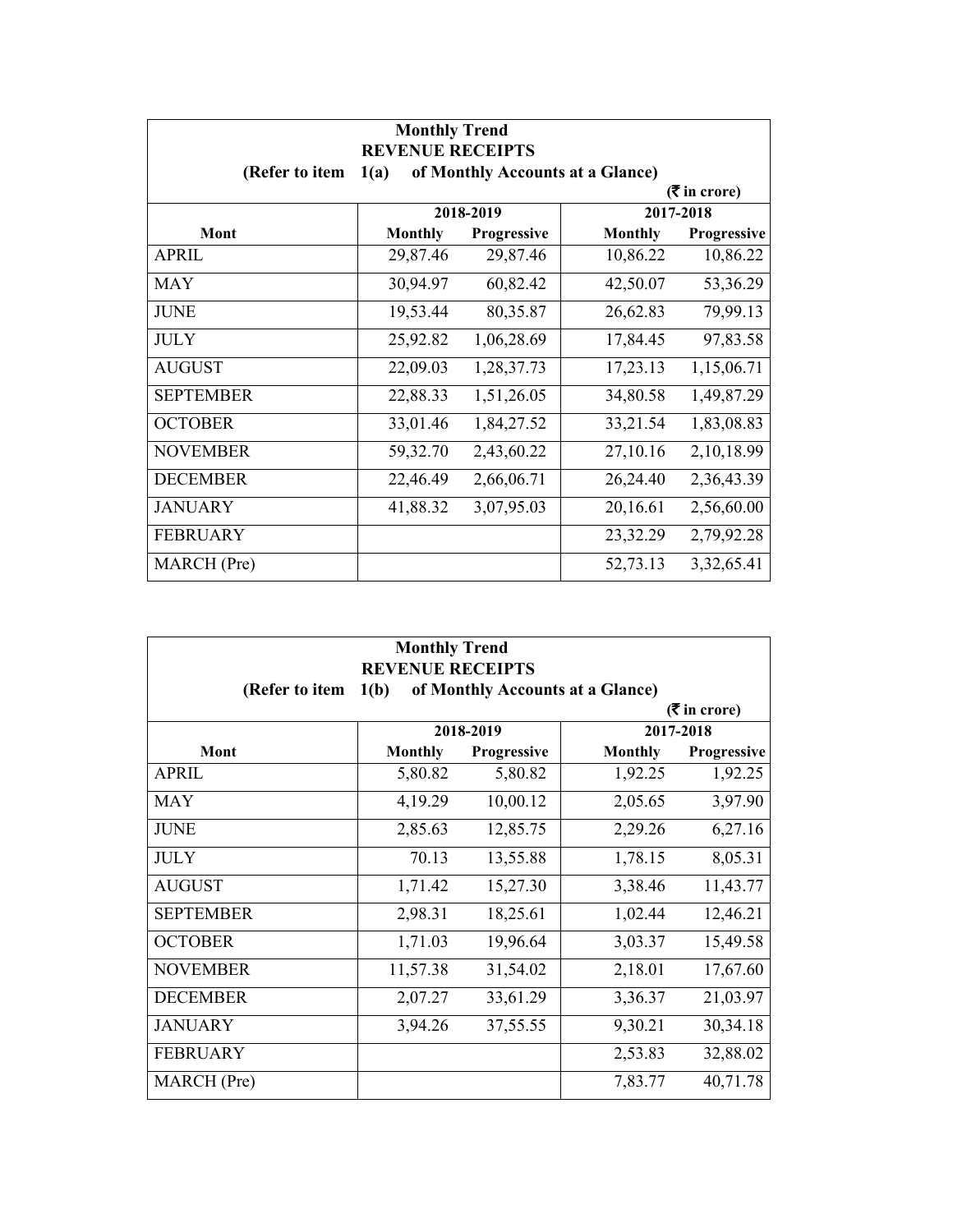| <b>Monthly Trend</b><br><b>REVENUE RECEIPTS</b>       |                |                                  |                |                    |
|-------------------------------------------------------|----------------|----------------------------------|----------------|--------------------|
| (Refer to item                                        | 1(c)           | of Monthly Accounts at a Glance) |                |                    |
| $(3\overline{5})$ in crore)<br>2017-2018<br>2018-2019 |                |                                  |                |                    |
| Mont                                                  | <b>Monthly</b> | <b>Progressive</b>               | <b>Monthly</b> | <b>Progressive</b> |
| <b>APRIL</b>                                          | 2,45.64        | 2,45.64                          | 0.00           | 0.00               |
| <b>MAY</b>                                            | 14,04.19       | 16,49.83                         | 10,45.17       | 10,45.17           |
| <b>JUNE</b>                                           | 13,99.98       | 30,49.81                         | 10,54.06       | 20,99.23           |
| <b>JULY</b>                                           | 7,80.98        | 38,30.79                         | 20,86.29       | 41,85.52           |
| <b>AUGUST</b>                                         | 6,67.56        | 44,98.35                         | 10,02.04       | 51,87.56           |
| <b>SEPTEMBER</b>                                      | 18,07.79       | 63,06.15                         | 6,21.51        | 58,09.06           |
| <b>OCTOBER</b>                                        | 0.00           | 63,06.15                         | 8,19.45        | 66,28.51           |
| <b>NOVEMBER</b>                                       | 1,77.47        | 64,83.62                         | 10,01.76       | 76,30.28           |
| <b>DECEMBER</b>                                       | 39,33.21       | 1,04,16.83                       | 16,97.32       | 93,27.59           |
| <b>JANUARY</b>                                        | 8,08.06        | 1, 12, 24.89                     | 5,17.06        | 98,44.65           |
| <b>FEBRUARY</b>                                       |                |                                  | 7,19.73        | 1,05,64.38         |
| MARCH (Pre)                                           |                |                                  | 38,84.17       | 1,44,48.55         |

| <b>Monthly Trend</b><br><b>CAPITAL RECEIPTS</b>            |                |             |                |             |  |
|------------------------------------------------------------|----------------|-------------|----------------|-------------|--|
| 2(a)<br>of Monthly Accounts at a Glance)<br>(Refer to item |                |             |                |             |  |
| $($ ₹ in crore)                                            |                |             |                |             |  |
|                                                            |                | 2018-2019   |                | 2017-2018   |  |
| Mont                                                       | <b>Monthly</b> | Progressive | <b>Monthly</b> | Progressive |  |
| <b>APRIL</b>                                               | 0.25           | 0.25        | 1.06           | 1.06        |  |
| <b>MAY</b>                                                 | 0.27           | 0.52        | 0.28           | 1.34        |  |
| <b>JUNE</b>                                                | 0.25           | 0.76        | 0.49           | 1.84        |  |
| <b>JULY</b>                                                | 0.25           | 1.01        | 0.33           | 2.17        |  |
| <b>AUGUST</b>                                              | 0.22           | 1.23        | 0.32           | 2.49        |  |
| <b>SEPTEMBER</b>                                           | 0.24           | 1.46        | 0.39           | 2.87        |  |
| <b>OCTOBER</b>                                             | 0.20           | 1.66        | 0.13           | 3.00        |  |
| <b>NOVEMBER</b>                                            | 0.31           | 1.97        | 0.31           | 3.30        |  |
| <b>DECEMBER</b>                                            | 0.08           | 2.05        | 0.47           | 3.77        |  |
| <b>JANUARY</b>                                             | 0.43           | 2.48        | 0.19           | 3.96        |  |
| <b>FEBRUARY</b>                                            |                |             | 0.29           | 4.24        |  |
| MARCH (Pre)                                                |                |             | 0.47           | 4.71        |  |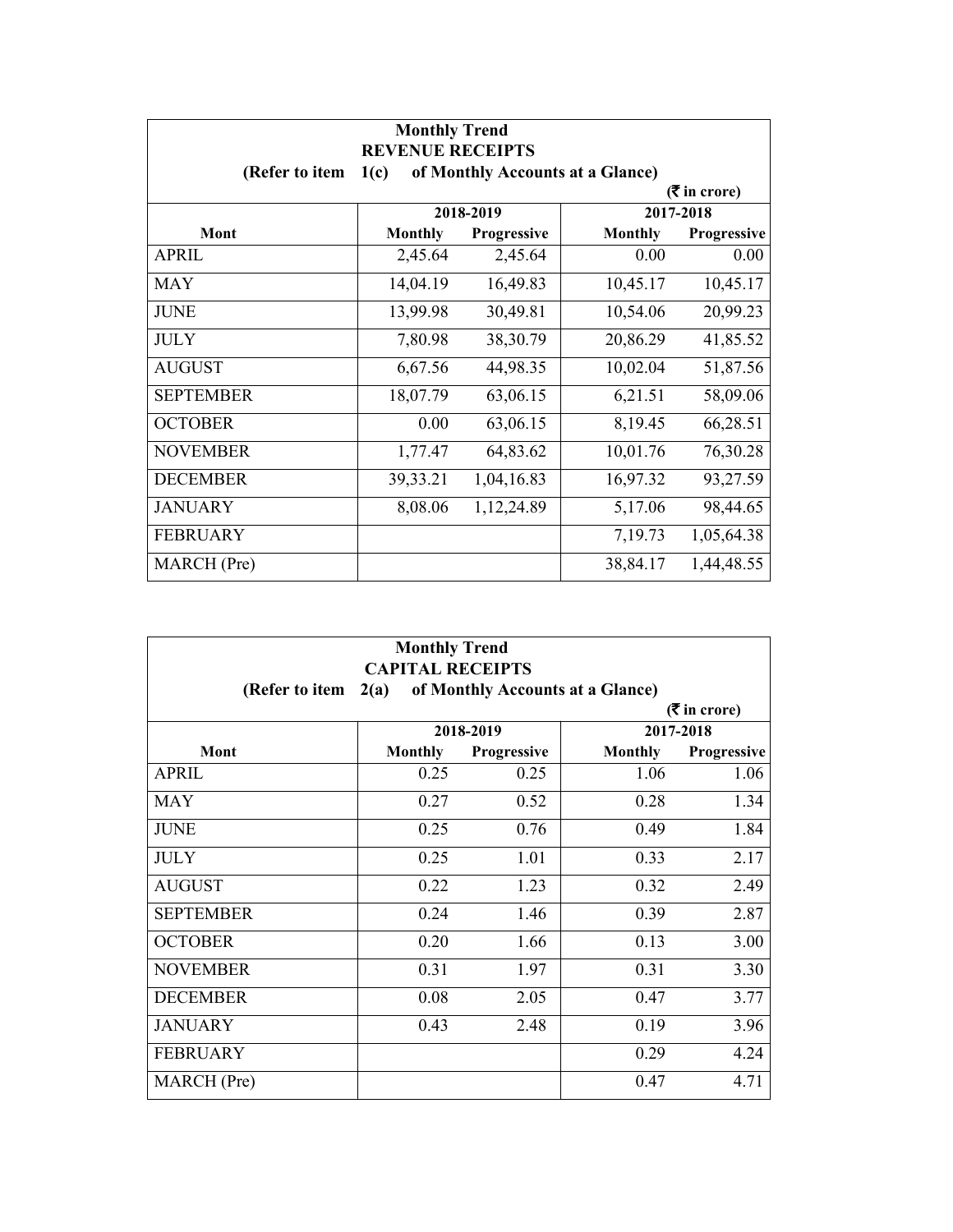| <b>Monthly Trend</b><br><b>CAPITAL RECEIPTS</b><br>of Monthly Accounts at a Glance)<br>(Refer to item $2(b)$ |                |                    |                      |             |                             |
|--------------------------------------------------------------------------------------------------------------|----------------|--------------------|----------------------|-------------|-----------------------------|
|                                                                                                              |                |                    |                      |             | $(3\overline{5})$ in crore) |
|                                                                                                              |                | 2018-2019          |                      | 2017-2018   |                             |
| Mont                                                                                                         | <b>Monthly</b> | <b>Progressive</b> | <b>Monthly</b>       | Progressive |                             |
| <b>APRIL</b>                                                                                                 | $\ddotsc$      | $\ddotsc$          |                      | $\ddotsc$   |                             |
| <b>MAY</b>                                                                                                   | $\ddotsc$      | $\ddotsc$          | .                    | $\ddotsc$   |                             |
| <b>JUNE</b>                                                                                                  |                | $\ddotsc$          |                      | $\ddotsc$   |                             |
| <b>JULY</b>                                                                                                  | $\ddotsc$      | $\ddotsc$          | $\ddotsc$            | $\ddotsc$   |                             |
| <b>AUGUST</b>                                                                                                | $\ddotsc$      | $\ddotsc$          | .                    |             |                             |
| <b>SEPTEMBER</b>                                                                                             |                | $\ddotsc$          | $\ddot{\phantom{0}}$ | $\ddotsc$   |                             |
| <b>OCTOBER</b>                                                                                               | $\ddotsc$      | $\ddotsc$          | .                    | $\ddotsc$   |                             |
| <b>NOVEMBER</b>                                                                                              | .              | .                  | .                    | $\ddotsc$   |                             |
| <b>DECEMBER</b>                                                                                              | .              | .                  | $\ddotsc$            |             |                             |
| <b>JANUARY</b>                                                                                               | $\ddotsc$      |                    | .                    |             |                             |
| <b>FEBRUARY</b>                                                                                              |                |                    | $\ddotsc$            | $\ddotsc$   |                             |
| <b>MARCH</b> (Pre)                                                                                           |                |                    | $\ddotsc$            | $\ddotsc$   |                             |

| <b>Monthly Trend</b><br><b>CAPITAL RECEIPTS</b> |                                          |             |                |                               |  |  |
|-------------------------------------------------|------------------------------------------|-------------|----------------|-------------------------------|--|--|
| (Refer to item                                  | of Monthly Accounts at a Glance)<br>2(c) |             |                |                               |  |  |
|                                                 |                                          |             |                | $(5 \text{ in } \text{core})$ |  |  |
|                                                 |                                          | 2018-2019   |                | 2017-2018                     |  |  |
| Mont                                            | <b>Monthly</b>                           | Progressive | <b>Monthly</b> | Progressive                   |  |  |
| <b>APRIL</b>                                    | $-10,83.11$                              | $-10,83.11$ | 11,99.78       | 11,99.78                      |  |  |
| <b>MAY</b>                                      | $-21,38.39$                              | $-32,21.50$ | $-30,95.96$    | $-18,96.18$                   |  |  |
| <b>JUNE</b>                                     | 5,86.65                                  | $-26,34.85$ | 1,28.88        | $-17,67.30$                   |  |  |
| <b>JULY</b>                                     | 13,46.55                                 | $-12,88.30$ | 11,27.10       | $-6,40.20$                    |  |  |
| <b>AUGUST</b>                                   | 7,14.18                                  | $-5,74.12$  | 19,72.65       | 13,32.45                      |  |  |
| <b>SEPTEMBER</b>                                | 4,29.17                                  | $-1,44.95$  | 17,41.93       | 30,74.38                      |  |  |
| <b>OCTOBER</b>                                  | 5,74.00                                  | 4,29.05     | $-39,73.24$    | $-8,98.86$                    |  |  |
| <b>NOVEMBER</b>                                 | $-30,03.72$                              | $-25,74.67$ | $-1,42.57$     | $-10,41.43$                   |  |  |
| <b>DECEMBER</b>                                 | $-17,82.30$                              | $-43,56.97$ | $-18,65.50$    | $-29,06.93$                   |  |  |
| <b>JANUARY</b>                                  | 22,07.56                                 | $-21,49.41$ | 13,71.97       | $-15,34.96$                   |  |  |
| <b>FEBRUARY</b>                                 |                                          |             | 44,67.93       | 29,32.97                      |  |  |
| MARCH (Pre)                                     |                                          |             | 81,68.81       | 1,11,01.78                    |  |  |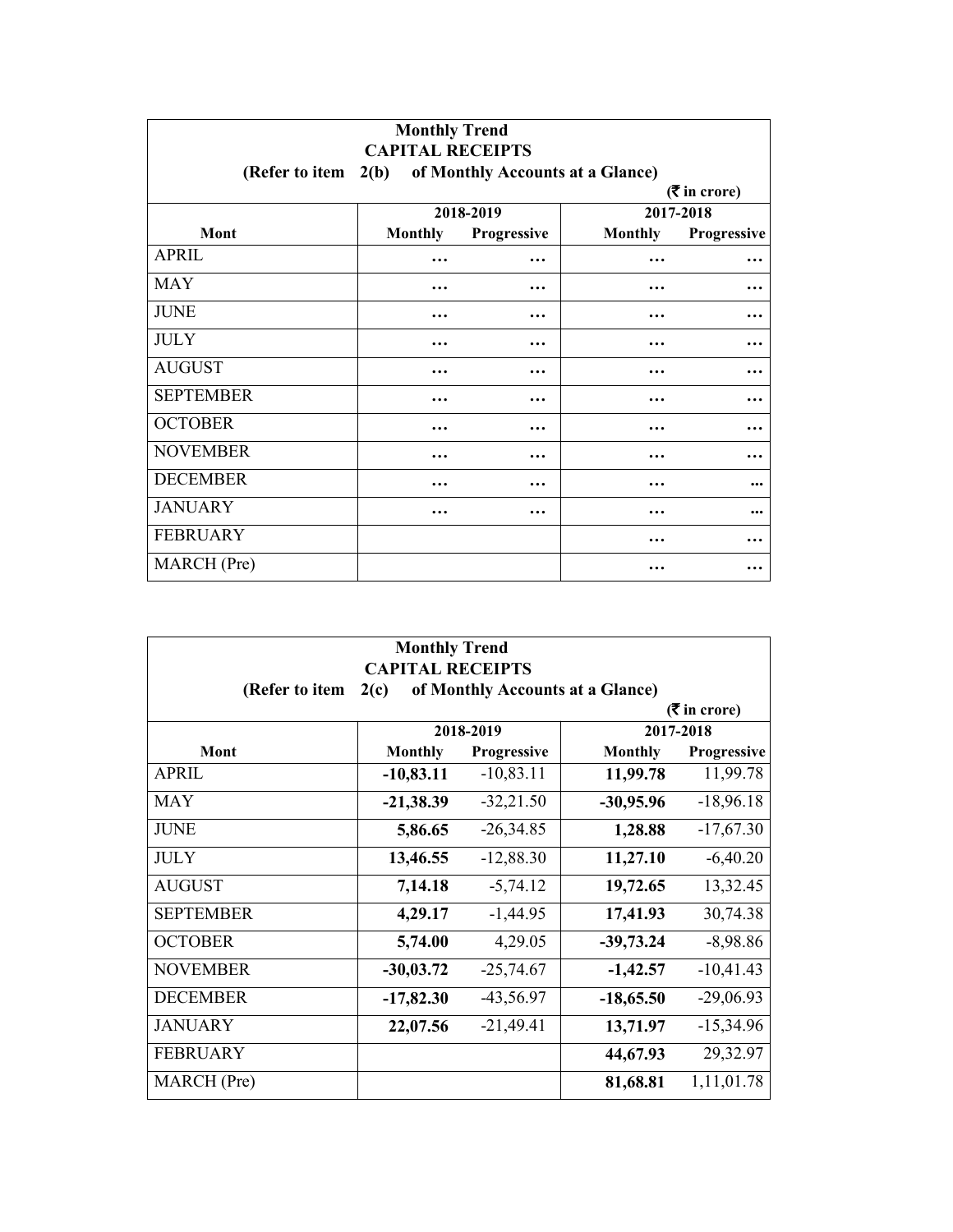| <b>Monthly Trend</b>                                                                     |                |             |                |                    |  |
|------------------------------------------------------------------------------------------|----------------|-------------|----------------|--------------------|--|
| <b>REVENUE EXPENDITURE</b><br>of Monthly Accounts at a Glance)<br>(Refer to item<br>4(a) |                |             |                |                    |  |
| $(3\overline{5})$ in crore)                                                              |                |             |                |                    |  |
|                                                                                          |                | 2018-2019   |                | 2017-2018          |  |
| Mont                                                                                     | <b>Monthly</b> | Progressive | <b>Monthly</b> | <b>Progressive</b> |  |
| <b>APRIL</b>                                                                             | 36.70          | 36.70       | $-0.75$        | $-0.75$            |  |
| <b>MAY</b>                                                                               | 3.73           | 40.43       | 62.10          | 61.36              |  |
| <b>JUNE</b>                                                                              | 6,45.22        | 6,85.65     | 8,59.49        | 9,20.84            |  |
| <b>JULY</b>                                                                              | 11,00.05       | 17,85.69    | 18,55.11       | 27,75.95           |  |
| <b>AUGUST</b>                                                                            | 6,83.38        | 24,69.08    | 10,77.76       | 38,53.72           |  |
| <b>SEPTEMBER</b>                                                                         | 10,84.11       | 35,53.19    | 11,47.02       | 50,00.74           |  |
| <b>OCTOBER</b>                                                                           | 6,70.13        | 42,23.31    | $-17,22.72$    | 32,78.01           |  |
| <b>NOVEMBER</b>                                                                          | 13,38.00       | 55,61.32    | 8,98.95        | 41,76.97           |  |
| <b>DECEMBER</b>                                                                          | 13,44.86       | 69,06.18    | 3,64.72        | 45,41.69           |  |
| <b>JANUARY</b>                                                                           | 16,05.20       | 85,11.38    | 13,48.05       | 58,89.73           |  |
| <b>FEBRUARY</b>                                                                          |                |             | 27,96.98       | 86,86.72           |  |
| MARCH (Pre)                                                                              |                |             | 91,35.05       | 1,78,21.77         |  |

| <b>Monthly Trend</b><br><b>REVENUE EXPENDITURE</b>         |                |                    |                |                               |  |
|------------------------------------------------------------|----------------|--------------------|----------------|-------------------------------|--|
| 4(b)<br>of Monthly Accounts at a Glance)<br>(Refer to item |                |                    |                |                               |  |
|                                                            |                |                    |                | $(5 \text{ in } \text{core})$ |  |
|                                                            |                | 2018-2019          |                | 2017-2018                     |  |
| Mont                                                       | <b>Monthly</b> | <b>Progressive</b> | <b>Monthly</b> | Progressive                   |  |
| <b>APRIL</b>                                               | 1,32.01        | 1,32.01            | 1,15.65        | 1,15.65                       |  |
| <b>MAY</b>                                                 | 1,47.01        | 2,79.02            | 32.94          | 1,48.59                       |  |
| <b>JUNE</b>                                                | 2,41.50        | 5,20.51            | 2,03.98        | 3,52.57                       |  |
| <b>JULY</b>                                                | 1,45.38        | 6,65.90            | 1,89.05        | 5,41.62                       |  |
| <b>AUGUST</b>                                              | 3,54.68        | 10,20.58           | 2,54.39        | 7,96.01                       |  |
| <b>SEPTEMBER</b>                                           | 3,65.01        | 13,85.58           | 3,52.36        | 11,48.37                      |  |
| <b>OCTOBER</b>                                             | 2,08.20        | 15,93.79           | 56.36          | 12,04.73                      |  |
| <b>NOVEMBER</b>                                            | 0.00           | 15,93.79           | 1,98.86        | 14,03.59                      |  |
| <b>DECEMBER</b>                                            | 3,51.01        | 19,44.80           | 1,87.62        | 15,91.20                      |  |
| <b>JANUARY</b>                                             | 2,49.71        | 21,94.51           | 2,09.73        | 18,00.93                      |  |
| <b>FEBRUARY</b>                                            |                |                    | 2,93.80        | 20,94.73                      |  |
| MARCH (Pre)                                                |                |                    | 3,86.46        | 24,81.19                      |  |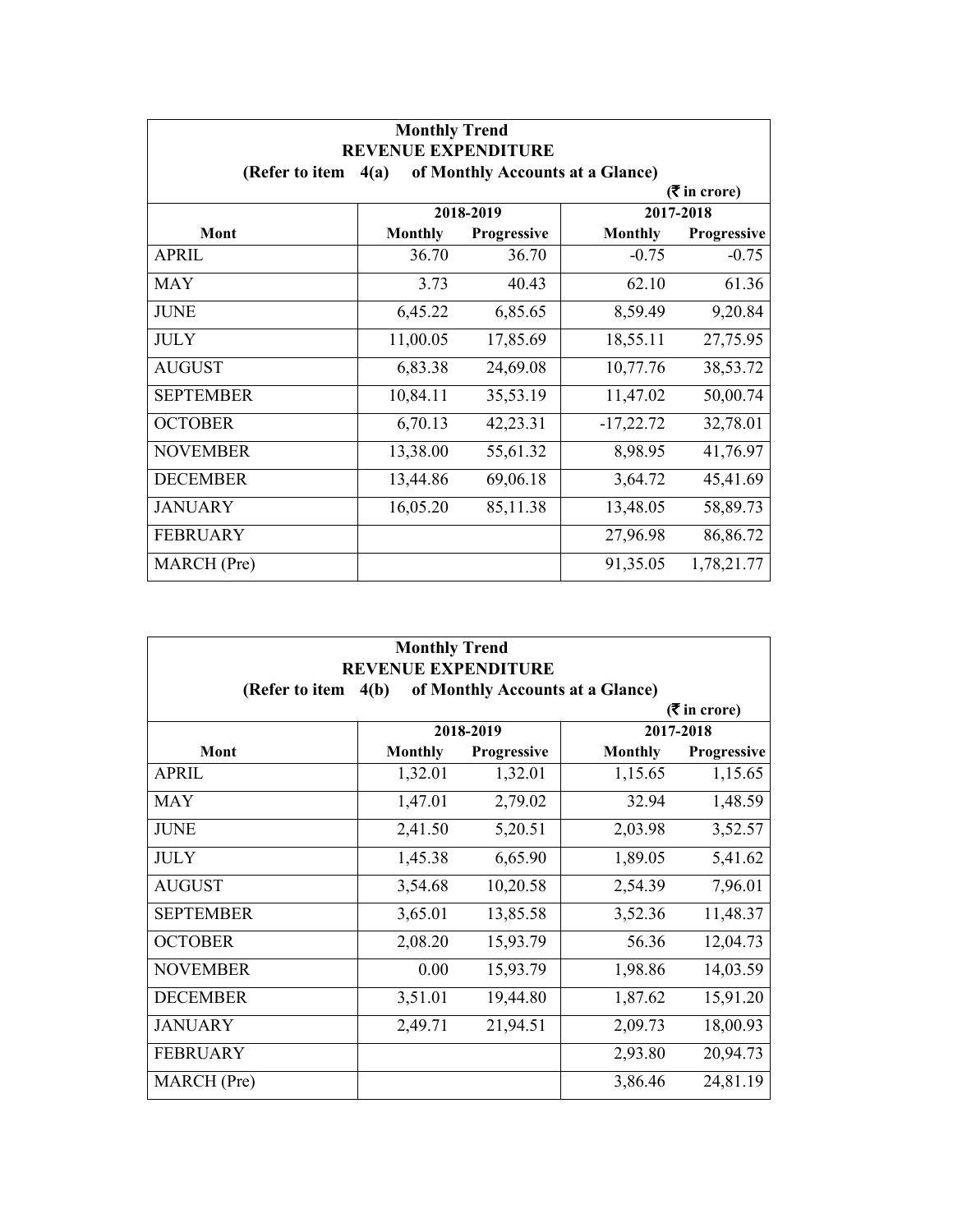| <b>Monthly Trend</b><br><b>REVENUE EXPENDITURE</b>         |                |             |                |             |  |
|------------------------------------------------------------|----------------|-------------|----------------|-------------|--|
| of Monthly Accounts at a Glance)<br>(Refer to item<br>4(c) |                |             |                |             |  |
| $(3\overline{5})$ in crore)                                |                |             |                |             |  |
|                                                            |                | 2018-2019   |                | 2017-2018   |  |
| Mont                                                       | <b>Monthly</b> | Progressive | <b>Monthly</b> | Progressive |  |
| <b>APRIL</b>                                               | 16,38.06       | 16,38.06    | 16,41.58       | 16,41.58    |  |
| <b>MAY</b>                                                 | 18,66.36       | 35,04.41    | 17,51.55       | 33,93.13    |  |
| <b>JUNE</b>                                                | 23,14.55       | 58,18.96    | 23,81.54       | 57,74.67    |  |
| <b>JULY</b>                                                | 18,37.62       | 76,56.58    | 19,14.21       | 76,88.88    |  |
| <b>AUGUST</b>                                              | 16,18.33       | 92,74.91    | 24,31.68       | 1,01,20.56  |  |
| <b>SEPTEMBER</b>                                           | 20,05.14       | 1,12,80.05  | 34,15.48       | 1,35,36.04  |  |
| <b>OCTOBER</b>                                             | 17,54.23       | 1,30,34.28  | 11,56.78       | 1,46,92.83  |  |
| <b>NOVEMBER</b>                                            | 20,94.83       | 1,51,29.11  | 16,00.31       | 1,62,93.14  |  |
| <b>DECEMBER</b>                                            | 19,88.34       | 1,71,17.45  | 17,02.17       | 1,79,95.32  |  |
| <b>JANUARY</b>                                             | 19,33.78       | 1,90,51.23  | 19,26.17       | 1,99,21.49  |  |
| <b>FEBRUARY</b>                                            |                |             | 21,00.62       | 2,20,22.11  |  |
| MARCH (Pre)                                                |                |             | 36,57.41       | 2,56,79.51  |  |

| <b>Monthly Trend</b><br><b>REVENUE EXPENDITURE</b>         |                |             |                |             |  |
|------------------------------------------------------------|----------------|-------------|----------------|-------------|--|
| of Monthly Accounts at a Glance)<br>(Refer to item<br>4(d) |                |             |                |             |  |
| $(5 \text{ in } \text{core})$                              |                |             |                |             |  |
|                                                            |                | 2018-2019   |                | 2017-2018   |  |
| Mont                                                       | <b>Monthly</b> | Progressive | <b>Monthly</b> | Progressive |  |
| <b>APRIL</b>                                               | 8,46.60        | 8,46.60     | 6,92.05        | 6,92.05     |  |
| <b>MAY</b>                                                 | 7,07.89        | 15,54.48    | 5,21.08        | 12,13.13    |  |
| <b>JUNE</b>                                                | 7,75.43        | 23,29.91    | 4,83.80        | 16,96.93    |  |
| <b>JULY</b>                                                | 8,00.26        | 31,30.17    | 6,41.73        | 23,38.65    |  |
| <b>AUGUST</b>                                              | 5,93.89        | 37,24.06    | 8,70.95        | 32,09.61    |  |
| <b>SEPTEMBER</b>                                           | 6,30.23        | 43,54.29    | 8,01.51        | 40,11.12    |  |
| <b>OCTOBER</b>                                             | 5,05.44        | 48,59.73    | 5,33.79        | 45,44.91    |  |
| <b>NOVEMBER</b>                                            | 5,94.46        | 54,54.19    | 8,68.45        | 54,13.36    |  |
| <b>DECEMBER</b>                                            | 5,08.91        | 59,63.10    | 4,00.37        | 58, 13. 73  |  |
| <b>JANUARY</b>                                             | 6,52.70        | 66,15.80    | 7,35.76        | 65,49.48    |  |
| <b>FEBRUARY</b>                                            |                |             | 9,04.37        | 74,53.86    |  |
| MARCH (Pre)                                                |                |             | 8,79.38        | 83, 33. 23  |  |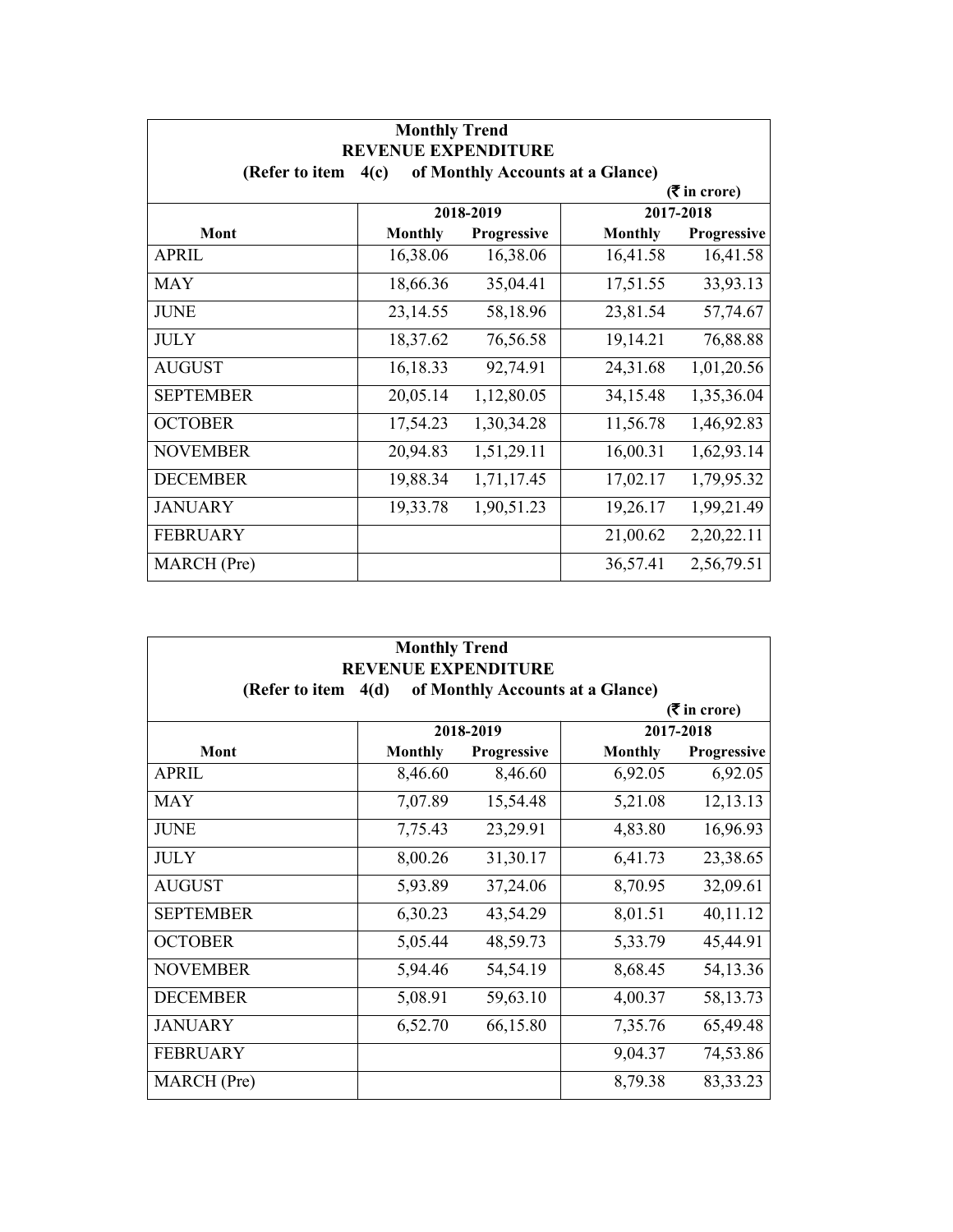| <b>Monthly Trend</b><br><b>REVENUE EXPENDITURE</b>         |                |                    |                |                    |  |
|------------------------------------------------------------|----------------|--------------------|----------------|--------------------|--|
| of Monthly Accounts at a Glance)<br>(Refer to item<br>4(e) |                |                    |                |                    |  |
| $(3\overline{5})$ in crore)                                |                |                    |                |                    |  |
|                                                            |                | 2018-2019          |                | 2017-2018          |  |
| Mont                                                       | <b>Monthly</b> | <b>Progressive</b> | <b>Monthly</b> | <b>Progressive</b> |  |
| <b>APRIL</b>                                               | 0.00           | 0.00               | 0.00           | 0.00               |  |
| <b>MAY</b>                                                 | 0.00           | 0.00               | 0.00           | 0.00               |  |
| <b>JUNE</b>                                                | 0.00           | 0.00               | 0.00           | 0.00               |  |
| <b>JULY</b>                                                | 2,63.50        | 2,63.50            | 2,80.00        | 2,80.00            |  |
| <b>AUGUST</b>                                              | 0.00           | 2,63.50            | 0.00           | 2,80.00            |  |
| <b>SEPTEMBER</b>                                           | 17.76          | 2,81.26            | 0.00           | 2,80.00            |  |
| <b>OCTOBER</b>                                             | 0.00           | 2,81.26            | 0.00           | 2,80.00            |  |
| <b>NOVEMBER</b>                                            | 7.73           | 2,88.99            | 0.15           | 2,80.15            |  |
| <b>DECEMBER</b>                                            | 65.13          | 3,54.12            | 0.00           | 2,80.15            |  |
| <b>JANUARY</b>                                             | 6,06.66        | 9,60.78            | 2,47.00        | 5,27.15            |  |
| <b>FEBRUARY</b>                                            |                |                    | 0.16           | 5,27.31            |  |
| MARCH (Pre)                                                |                |                    | 53.99          | 5,81.30            |  |

| <b>Monthly Trend</b>                                                                     |                |                    |                |                    |  |  |  |
|------------------------------------------------------------------------------------------|----------------|--------------------|----------------|--------------------|--|--|--|
| <b>CAPITAL EXPENDITURE</b><br>of Monthly Accounts at a Glance)<br>(Refer to item<br>5(a) |                |                    |                |                    |  |  |  |
| $(5 \text{ in } \text{core})$                                                            |                |                    |                |                    |  |  |  |
|                                                                                          | 2018-2019      |                    |                | 2017-2018          |  |  |  |
| <b>Mont</b>                                                                              | <b>Monthly</b> | <b>Progressive</b> | <b>Monthly</b> | <b>Progressive</b> |  |  |  |
| <b>APRIL</b>                                                                             | 77.73          | 77.73              | 29.67          | 29.67              |  |  |  |
| <b>MAY</b>                                                                               | 55.41          | 1,33.14            | 37.57          | 67.25              |  |  |  |
| <b>JUNE</b>                                                                              | 1,49.70        | 2,82.84            | 1,46.63        | 2,13.88            |  |  |  |
| <b>JULY</b>                                                                              | 6,43.98        | 9,26.83            | 2,95.82        | 5,09.70            |  |  |  |
| <b>AUGUST</b>                                                                            | 5,12.01        | 14,38.84           | 4,00.51        | 9,10.21            |  |  |  |
| <b>SEPTEMBER</b>                                                                         | 7,21.64        | 21,60.48           | 2,27.22        | 11,37.43           |  |  |  |
| <b>OCTOBER</b>                                                                           | 8,97.72        | 30,58.20           | 4,45.10        | 15,82.53           |  |  |  |
| <b>NOVEMBER</b>                                                                          | 2,28.97        | 32,87.17           | 1,43.15        | 17,25.69           |  |  |  |
| <b>DECEMBER</b>                                                                          | 3,45.97        | 36, 33. 14         | 1,38.22        | 18,63.90           |  |  |  |
| <b>JANUARY</b>                                                                           | 25,50.57       | 61,83.71           | 3,47.03        | 22,10.94           |  |  |  |
| <b>FEBRUARY</b>                                                                          |                |                    | 16,58.90       | 38,69.83           |  |  |  |
| MARCH (Pre)                                                                              |                |                    | 38,21.98       | 76,91.82           |  |  |  |